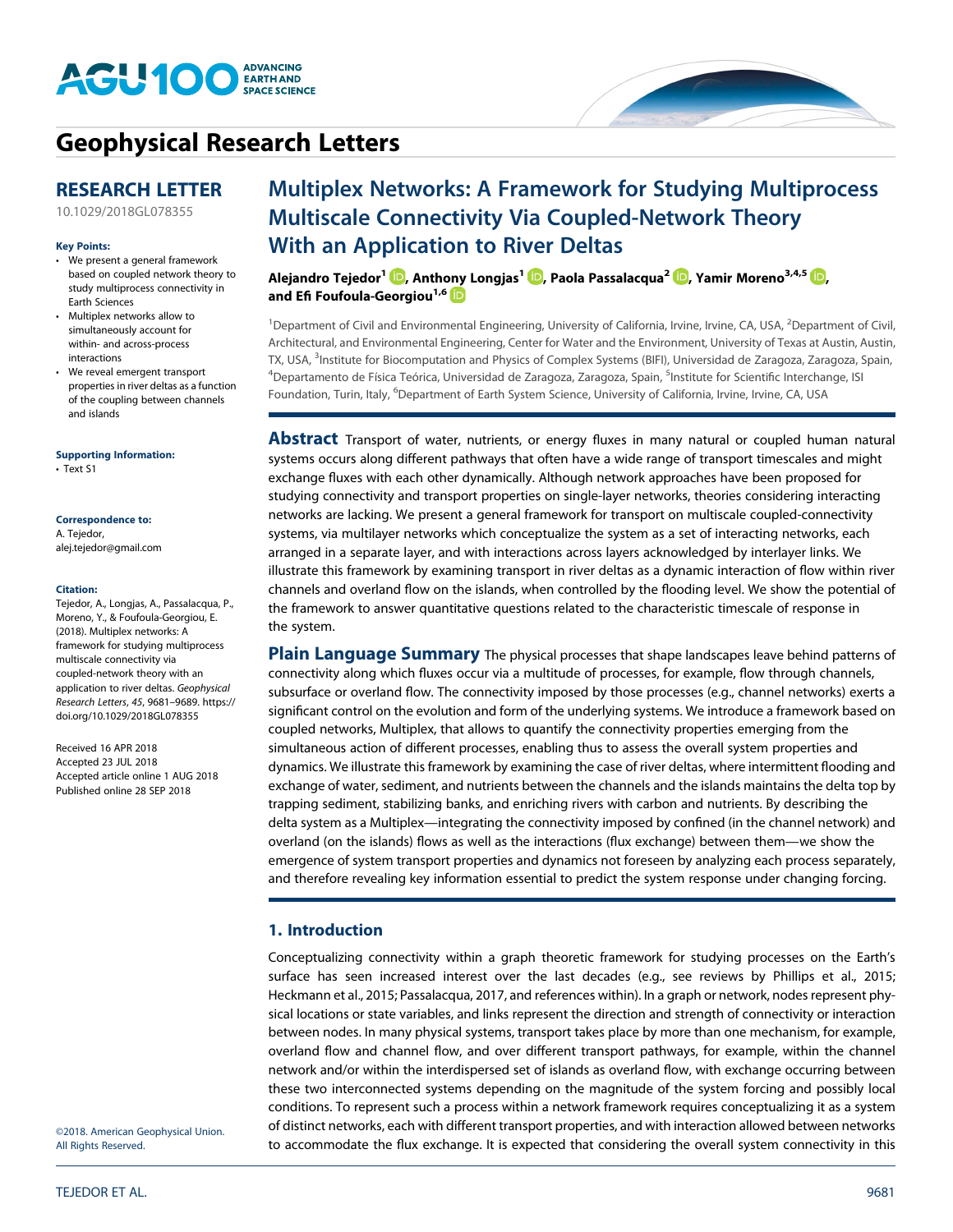enlarged network perspective will result in emergent transport properties and dynamics not possible to decipher by analyzing each network separately, and therefore revealing key information essential to predict the system response under changing forcing.

In recent years, a new framework that generalizes the traditional representation of networks to the so-called multilayer networks was introduced (Boccaletti et al., 2014; De Domenico et al., 2013; Kivelä et al., 2014; Mucha et al., 2010). A multilayer network represents the different connectivities arising from various processes as distinct networks (layers) but allows at the same time to represent interactions between separate layers by introducing interlayer links (across process interactions). The application of this framework has spanned diverse disciplines ranging from social networks (e.g., propagation of information across different social media platforms; Cozzo et al., 2013) to transportation networks (e.g., transportation in a multiplatform system—subway and bus; De Domenico et al., 2014) and biochemical networks (e.g., spreading of two diseases, which interact cooperatively; Sanz et al., 2014), to name a few. Despite the enormous potential for the application of this framework to the study of diverse surface or subsurface processes, to the best of our knowledge, it has not been utilized yet in the earth sciences community. One of the reasons is that the theory of multilayer networks has been mostly developed for undirected networks, that is, when the flow in each of the layers is not restricted to a specific direction (e.g., information flow in social networks). However, most of the flow networks in hydrology and geomorphology have distinct directionality imposed by topographic, hydraulic, or geologic gradients, which call for the need to extend the theory so that it integrates the directionality of such systems into the current framework. This theory was recently proposed by Tejedor et al. (2018), who provided analytical proofs and numerical evidence that in directed multiplex, intermediate values of coupling between layers can accelerate the overall transport rates in the system and reduce the timescale needed to reach an equilibrium state. The implications of this result for real systems are important as the interplay between the timescales to equilibrium and timescales associated using system perturbation can result in unexpected long-term system states.

The aim of this paper is to show, in a simple and physically intuitive way, the framework of directed multilayer networks to study geophysical problems. To this end, we examine a river delta, as an example of a complex interconnected system, where two transport mechanisms—channelized flow within the channel network and overland flow on the islands—with very different timescales contribute significantly to the overall system transport dynamics (Hiatt & Passalacqua, 2015). The flux exchange between these two transport mechanisms depends on variables such as river discharge, and therefore, it is interesting to ask under what conditions and through which local interactions (exchanges) the overall system might exhibit accelerated transport not expected by each system alone. Quantifying the system's response timescale as a function of the level of discharge (coupling) and comparing it with the timescale of the forcings (e.g., time during which certain discharge level is exceeded) can reveal important information about relevant biogeomorphic processes on deltas, for example, sediment trapping and delivery of nutrients to the delta top promoting, by complex feedbacks, the development of vegetation (e.g., Larsen & Harvey, 2010; Nardin & Edmonds, 2014), and nutrient processes (e.g., Hiatt et al., 2018).

## 2. The Mathematical Framework: From Single-Layer to Multilayer Connectivity

Specifying the connectivity of traditional single-layer networks (referred to herein as monoplex) only requires two indices per link (parent and child node), making matrices a suitable representation of networks. Thus, the connectivity structure of a graph consisting of N nodes interconnected by links can be uniquely specified by a square  $N \times N$  matrix called Adjacency matrix (A), whose entry  $a_{uv}$  is a nonnegative number (strength of the connection) if there exists a  $(vu)$  link from node v to node u, and 0 otherwise. For multilayer networks, two indices are not enough, since it is also necessary to specify the layers to which each of the two nodes connected by a link belongs. Tensors are the natural generalization of matrices when a higher dimensionality is required. Consequently, we define the multilayer Adjacency tensor M whose entry  $M_{uv}^{\alpha\beta}>0$  denotes a link starting at node v at layer  $\beta$  and ending on node  $u$  in layer  $\alpha$  (De Domenico et al., 2013).

There is a specific subclass of multilayer networks called multiplex networks (hereafter referred to as multiplex; De Domenico et al., 2013; Gómez et al., 2013), wherein each layer consists of the same set of nodes but possibly different topologies (set of links) and the layers interact with each other only via the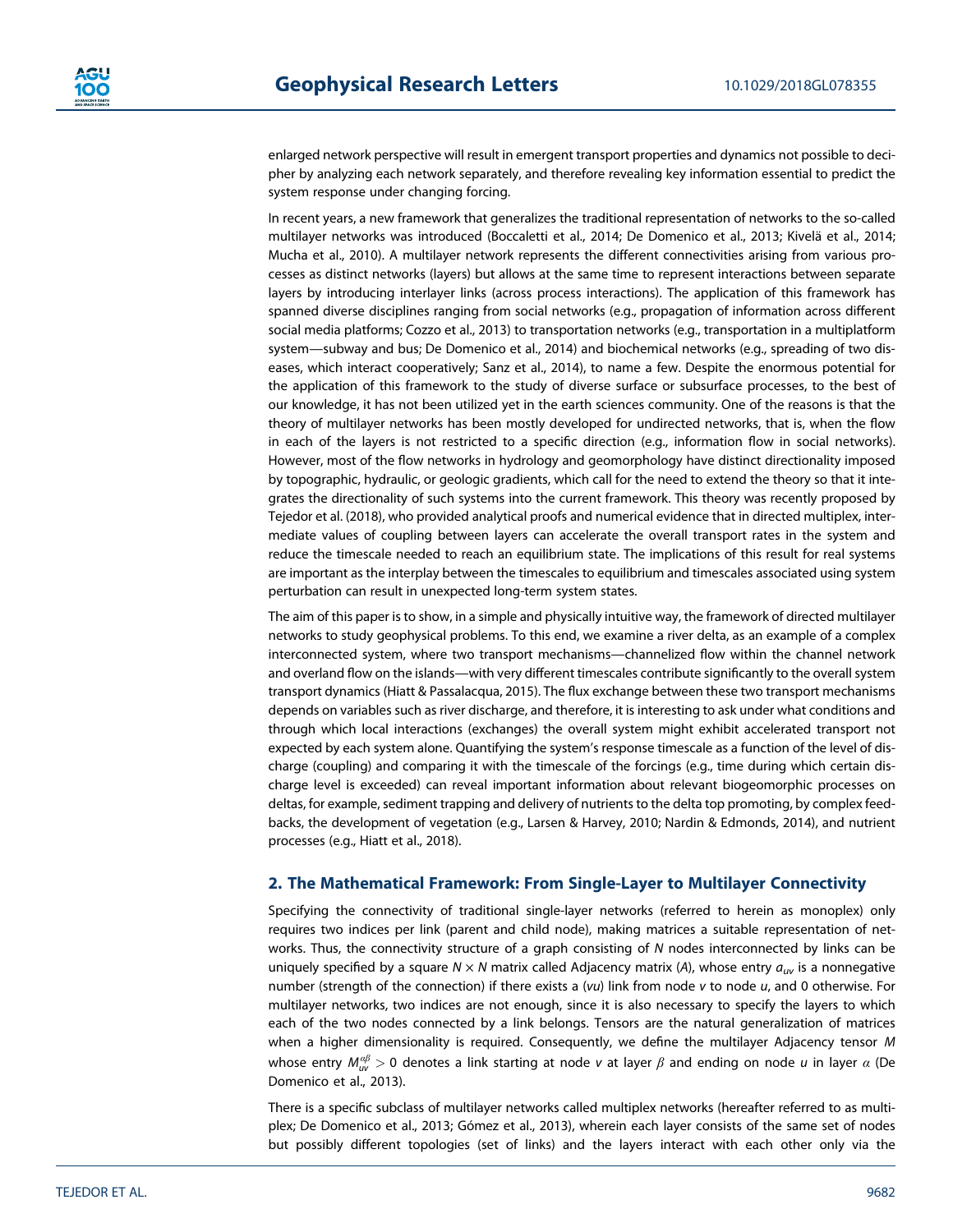

Figure 1. Delta multiplex (a) Illustration of a multiplex: Multiplex are coupled multilayer networks where each layer consists of the same set of nodes but possibly different topologies (set of links), and layers interact with each other only via replica nodes in each layer (dashed lines) (b) Wax Lake Delta Multiplex. Illustration of the Wax Lake delta in the Louisiana coast (United States). The delta multiplex consists of two layers: Layer 1 (bottom) accounts for the channel connectivity and layer 2 (top) represents the connectivity that arises from overland flow on islands. For more details about the multiplex structure see supporting information.

counterpart nodes in each layer (Figure 1a). We are especially interested in the multiplex because (1) they are relevant to networks that are embedded in space, where interactions across layers are not expected to happen between distant nodes but only between counterpart nodes in the different layers (e.g., in deltas, the exchange of fluxes between channels and islands occurs locally); and (2) the limitation of having the interlayer connectivity only among counterpart nodes makes the mathematical representation of multiplex simpler allowing us to project the Adjacency tensor in an NP  $\times$  NP matrix, called supra-Adjacency matrix,  $\mathscr{A}$ , where N is the number of nodes per layer, and P is the number of layers. For the case of two layers,  $\mathscr A$ takes the following form:

$$
\mathscr{A} = \begin{pmatrix} A^{(1)} & I \\ I & A^{(2)} \end{pmatrix},\tag{1}
$$

where I is the  $N \times N$  identity matrix. Note that in  $\mathscr A$  replica nodes are labeled to satisfy  $u + kN$  for  $k = 0,1, \ldots P-1$ . Hence, the supra-Adjacency matrix is a block matrix, where each of the diagonal blocks encodes the intralayer connectivity of the respective layers and the interlayer connectivity between replica nodes is represented by the identity matrices located in the off-diagonal blocks.

Another important operator in graph theory is the Laplacian L, which is the cornerstone of spectral graph theory. In the case of a monoplex,  $L$  is a matrix that can be solely derived from the Adjacency matrix. It is defined as L=S  $-$  A, where S is the N  $\times$  N diagonal matrix with diagonal entries  $s_w = \sum_{u=1}^{N} a_{uv}$ , that is, the sum of the weights of all the links leaving node  $v$  (Note that we denote here by  $L$  what is generally known as the out-Laplacian; Tejedor et al., 2015a). Equivalently, a supra-Laplacian matrix  $\mathscr L$  can be defined for any multiplex. For the case of two layers,  $\mathscr L$  is defined as (Gómez et al., 2013; Tejedor et al., 2018):

$$
\mathscr{L} = \begin{pmatrix} D_1 L^{(1)} + D_X I & -D_X I \\ -D_X I & D_2 L^{(2)} + D_X I \end{pmatrix},\tag{2}
$$

where  $D_1$  and  $D_2$  are intralayer diffusion coefficient of layer 1 and 2, respectively,  $D_X$  is the interlayer diffusion coefficient, and  $L^{(1)}$  and  $L^{(2)}$  are the Laplacian operators of the intralayer connectivity of the respective layers as defined for the monoplex. The nomenclature of the parameters  $D_1$ ,  $D_2$ , and  $D_X$  as diffusion coefficients is reminiscent of the interpretation of L as the diffusive operator in networks (Newman, 2010). In a more general setting, we can interpret those coefficients as scalars that allow modifying the relative celerity of the process of each layer and the interlayer processes.

## 3. A Continuous Time Markov Chain as Proxy for Flux Dynamics in River Deltas

We use a simple Continuous Time Markov Chain (CTMC) model to approximate the dynamics and relative timescales for achieving steady state distributions when different values of coupling (flux exchange) are assumed between the channel and island layers. The CTMC relies on several assumptions such as (i) a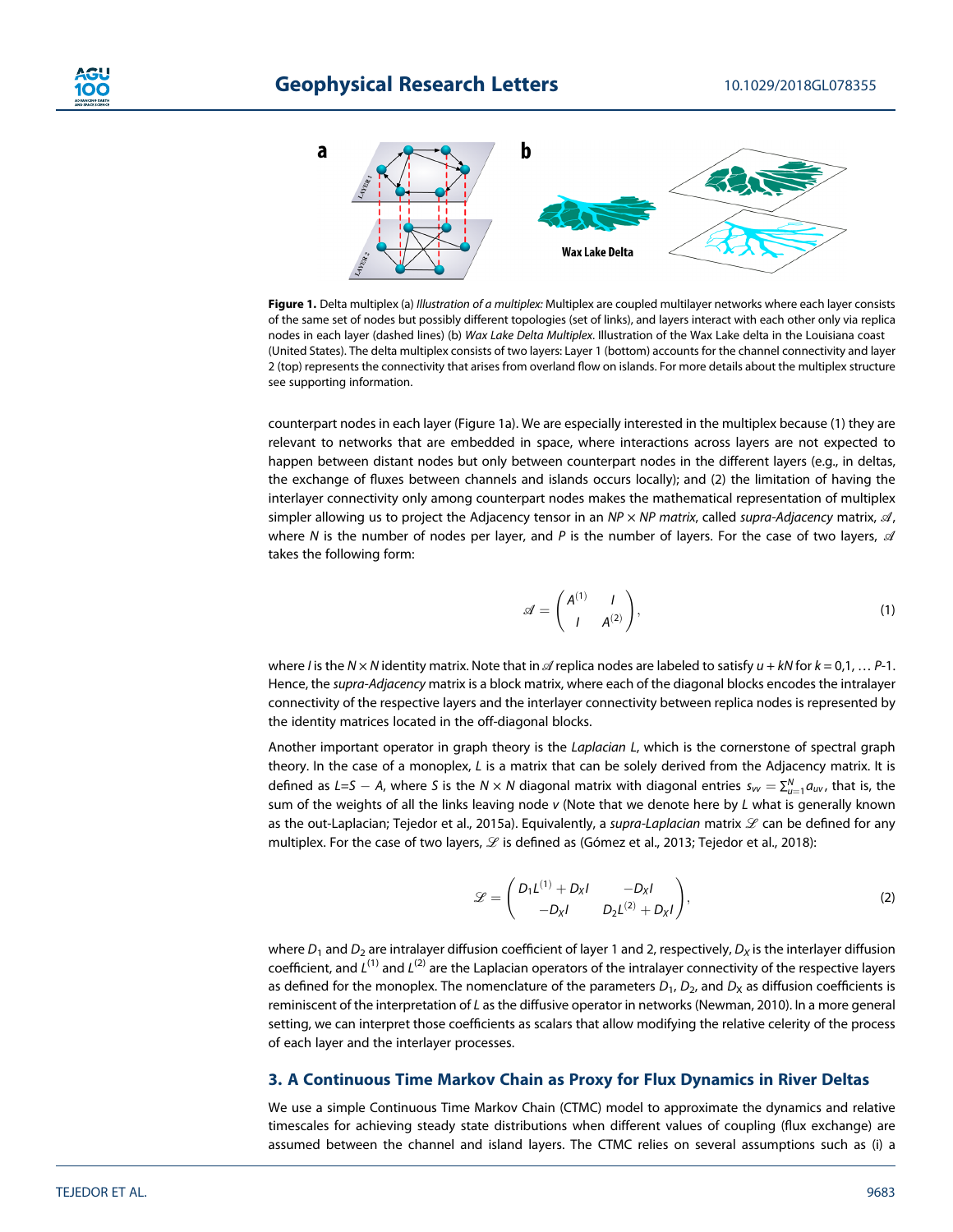constant rate of transition, that is, the partition of fluxes at a given bifurcation remains constant and proportional to the physical parameters of the network, for example, channel width; and (ii) the Markovian property, that is, the downstream direction that a given package of water or sediment particles takes at a given bifurcation depends only on the physical properties of that bifurcation and not on the trajectory of the package in its journey from upstream. Despite these assumptions, CTMC offers a good first-order approximation of the dynamics of the system.

The negative supra-Laplacian— $\mathscr L$  (see equation (2)) can be interpreted as the transition rate matrix of a CTMC (Masuda et al., 2017; Norris, 1997). The dynamics of the corresponding Continuous Time Random Walk (CTRW) are governed by

$$
\dot{\boldsymbol{p}}(t) = -\mathscr{L}\boldsymbol{p}(t),\tag{3}
$$

where the *i*th component of  $p(t)$  represents the probability that the CTRW visits node *i* at time *t*.

If the directed network is strongly connected, a unique stationary distribution of probability  $p_s$ , referred in the rest of the paper as steady state, exists (see Tejedor et al., 2018, for further details) such as

$$
\mathscr{L}\mathbf{p}_{\mathbf{s}} = 0. \tag{4}
$$

The rate of convergence toward the steady state given by  $p_s$  is exponential (asymptotically) with rate Re( $\Lambda_2$ ), where  $\Lambda_2$  is the eigenvalue with the smallest nonzero real part (Lodato et al., 2007; Masuda et al., 2017; Tejedor et al., 2018). Equivalently, the timescale of convergence to steady state,  $\tau$ , is inversely proportional to the rate of convergence  $(\tau \propto 1/Re(\Lambda_2))$ . Note that the spectrum of eigenvalues of  $\mathscr L$  is in general complex since it is not symmetric. Considering the definition of  $\mathscr L$  (see equation (2)), its eigenvalue spectra, and more specifically Re( $\Lambda_2$ ), depend on the following: (1) the topology of the connectivity of layer 1, L<sub>1</sub>, (2) the diffusion coefficient of layer 1,  $D_1$ , (3) the topology of the connectivity of layer 2,  $L_2$ , (4) the diffusion coefficient of layer 2,  $D_2$ , and (5) the interlayer diffusion coefficient,  $D_X$ .

### 4. River Deltas as Multiplex Networks

River deltas are depositional landforms forming at the mouths of major rivers when sediment-laden water slows down as it enters a body of standing water (Gilbert, 1885). Deltas contain nutrient-rich sediments that support agriculture, their deposits are often rich in oil and hydrocarbons, and provide a variety of environmental services (Barbier et al., 2011; Brondizio et al., 2016; Cohen et al., 1997; Hoanh et al., 2010; Woodroffe et al., 2006). However, many major deltas are losing land because of the combined effects of (i) sediment deprivation due to dams and levees construction, (ii) accelerated subsidence due to soil compaction exacerbated by groundwater and/or oil extraction, and (iii) rising sea levels (Blum & Roberts, 2009; Ericson et al., 2006; Giosan et al., 2014; Syvitski et al., 2005, 2009). Deltas consist of a network of channels that tiles their surface and that are surrounded by islands (interchannel areas) regularly inundated by river flooding and tides. A substantial progress in understanding deltaic systems can be made by studying the structure and function of their channel networks (Morisawa, 1985; Smart & Moruzzi, 1971; Tejedor et al., 2015a, 2015b, 2016, 2017). However, it is well known that water and sediment fluxes are not only confined to the delta channel network. There are event-related, seasonal, and permanent (e.g., close to the delta shoreline) water and sediment exchanges between channels and islands. Passalacqua (2017) described this exchange of fluxes between channels and islands in deltas as a "leaky network" of channels and islands. The simultaneous action of two coupled mechanisms of transport, each one with different topologies and transport properties (channelized flow in the channel network and overland flow on islands), makes deltas a prototype example that can be described by Multiplex networks.

#### 4.1. Wax Lake Delta as a Case Study

We use the Wax Lake Delta as a case study to show the potential of the framework for a real topology where field measurements of transport rates are available both for channelized and overland flow. The Wax Lake delta is a river-dominated delta located in coastal Louisiana, United States. Subaerial land developed after the 1970s flood, and the delta has been rapidly prograding ever since (Paola et al., 2011; Roberts et al., 1997; Shaw et al., 2013). Lidar surveys have shown that 83% of the delta top experienced aggradation between 2009 and 2013 (Wagner et al., 2017). Primary channels transport water and sediment in the delta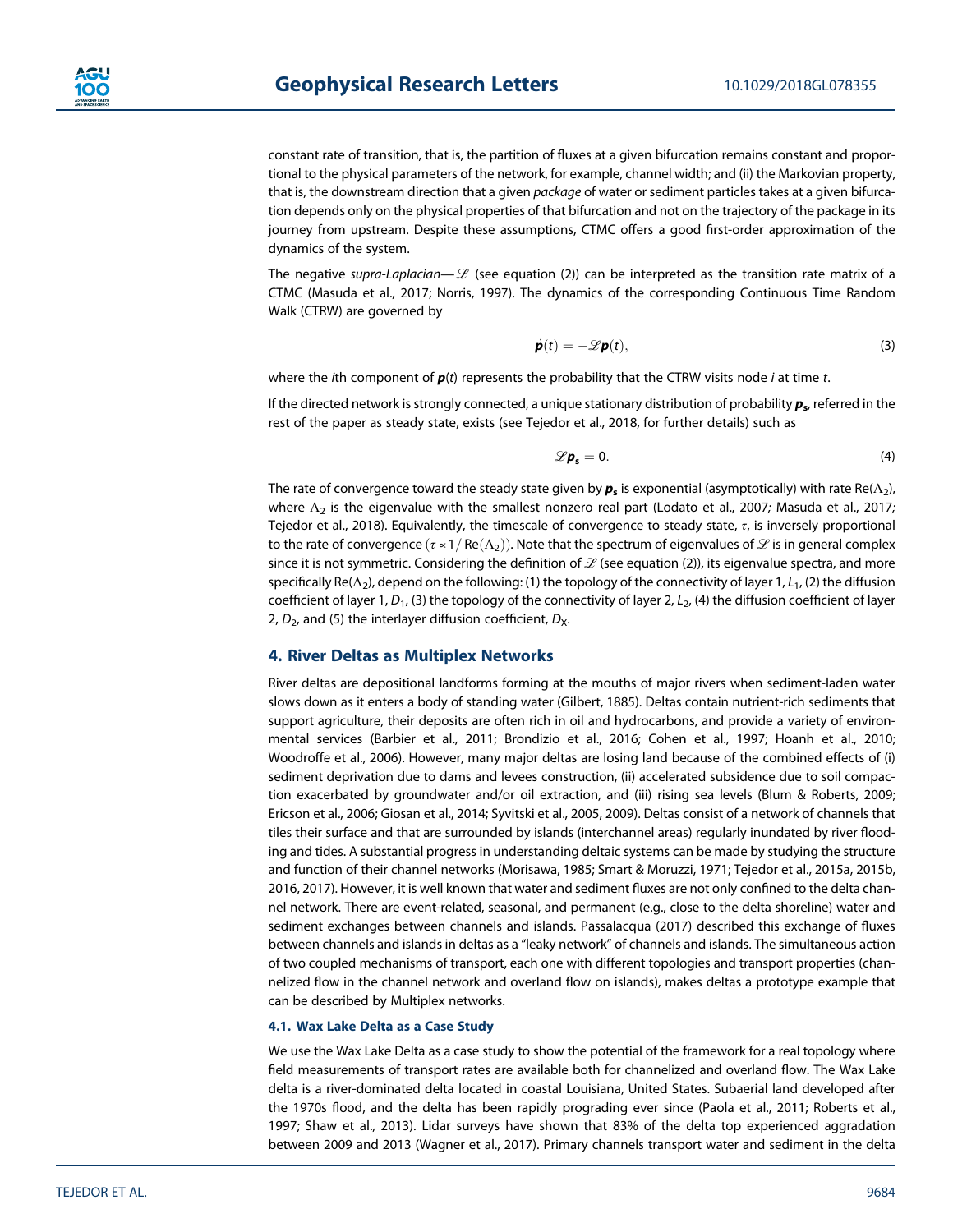to the Atchafalaya Bay, and secondary channels connect the delta channel network to the island interiors (Shaw et al., 2013).

Using the channel network connectivity of Wax Lake delta—channel layer (Layer 1—denoted here and after as layer C)—together with the island connectivity—island layer (Layer 2—denoted here and after as layer I)—(see Figure 1b and supporting information for further details about the connectivity used and a brief discussion of the deltaic system), we examine the timescale of response of this coupled system. Without loss of generality, we have set the value of  $D_1 = 1$ . The value of  $D_C = 7$  has been selected in order to generate a timescale of transport on channels that is 3 times faster than that of the islands, which is compatible with data collected from field campaigns (see Hiatt & Passalacqua, 2015—channels ~4.4 hr; islands ~14.3 hr). The rate of water and sediment exchange between the channels and islands is controlled by hydrologic (e.g., level of water discharge) and ecogeomorphic (e.g., vegetation, existence of secondary channels connecting the channel network to the interior of the islands) attributes. The effect of vegetation is summarized into the value of  $D_{\sf I}$ , that is, more vegetated islands exhibit a higher roughness and therefore are expected to have a lower value of the diffusion coefficient  $D_{\sf h}$ . Thus, the value of  $D_{\sf X}$  is mostly controlled by the discharge level, as here other forcings such as tides and wind are ignored. Note that we assume that the value of  $D_x$  is homogeneous across the delta. This assumption is an oversimplification given the existence of secondary channels in some of the islands, gradients in vegetation, and connectivity toward the distal part of the deltaic system, etc., and therefore, a spatially explicit modulation of this parameter would make the model more realistic. However, for the sake of simplicity in the presentation of the framework, we assume uniform values of  $D<sub>X</sub>$ , showing that even in this simplified scenario, interesting and unexpected system-wide behaviors emerge from the coupled dynamics. This simplification also allows us to demonstrate that the system response described below does not emerge from heterogeneity in the spatial patterns of  $D_X$ , but it is intrinsic to the coupled connectivity between the channel and island layers. In a more general setting, the parametrization of the diffusion coefficients (D<sub>C</sub>, D<sub>I</sub>, D<sub>X</sub>) would require identifying the main variables controlling the values of the diffusion coefficients. New approaches based on information theory to unveil nonlinear dependencies among variables at different temporal scales constitute a powerful toolbox for this purpose (e.g., Goodwell & Kumar, 2017; Ruddell & Kumar, 2009; Sendrowski & Passalacqua, 2017).

As detailed in section 3, given a multiplex topology and the set of parameters (D<sub>C</sub>, D<sub>I</sub>, D<sub>X</sub>), we can compute the timescale of convergence to steady state transport as  $\tau \propto 1/Re(\Lambda_2)$ . In the delta multiplex example, when the input boundary condition (discharge at the apex) is changed, a redistribution of water, solids, and solutes occurs in the channel-island complex. Thus, if the new boundary condition were to be kept constant, a steady state distribution of water, sediment, nutrients, and transport rates would be eventually achieved everywhere in the delta top. For deltas, as for many other natural systems, boundary conditions such as incoming discharge vary over time. Furthermore, the characteristic time (e.g., time elapsed while a certain level of discharge is exceeded) associated with that variability also involves multiple scales. For instance, we can imagine two different scenarios where an incoming level of discharge Q is exceeded due to (i) seasonal variability (e.g., high flow conditions in winter vs low flow conditions in summer) or (ii) an extreme event (e.g., storm). The characteristic timescales of forcings together with the timescale of response would dictate whether a significant reorganization of sediment and nutrients can take place, or even a new steady state could be reached. Precisely for these reasons, we do not assume in our analysis that a steady state distribution is achieved, and therefore, we do not focus our analysis on the actual steady state distribution that would emerge for a given boundary condition if maintained constant. Our analysis capitalizes on the potential of the multiplex framework to estimate the overall system timescale involved in achieving the steady state. This timescale is very relevant to diverse biogeomorphic processes because it provides the magnitude of the characteristic time to achieve a substantial redistribution of sediment and nutrients on the delta top when the boundary conditions are changed (e.g., flooding). Thus, we can interpret the timescale  $\tau$  as the *characteristic* response time of the delta to varying discharges.

By analyzing the behavior of  $\tau$  as a function of the interlayer coupling,  $D_{\chi}$  (Figure 2a) the existence of four regimes stands out: (1) Linear: The dynamics in the channel network and on the islands are effectively decoupled wherein the rate of flux exchange between both layers  $(D_x)$  is the limiting factor (note that the bankfull condition does not have to be exceeded to observe flow into the islands; e.g., Hiatt & Passalacqua,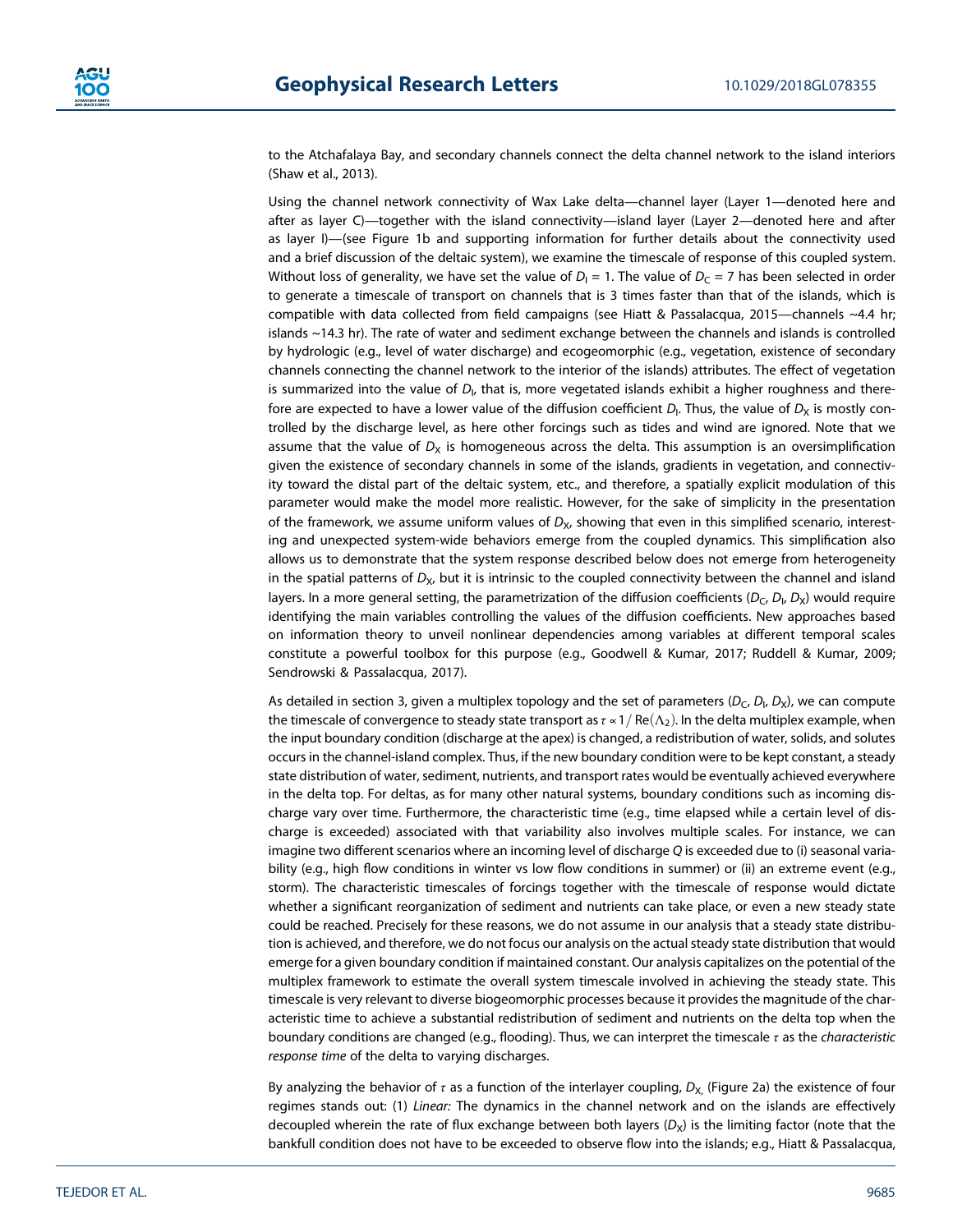

Figure 2. Flux dynamics on the Wax Lake Delta multiplex. We show for the Wax Lake multiplex, the timescale of convergence to steady state,  $\tau$ , as a function of interlayer coupling,  $D_X$ , which is mostly controlled by water discharge. Panel (a) shows the emergence of a nonmonotonic behavior of  $\tau$  as function of  $D_X$ , when the values of diffusivity of each layer are set to  $(D_C)$  $D_{\mathsf{I}}$ ) = (7, 1) to reproduce the ratio of transport timescales channel to island reported from field campaigns. Panel (b) shows the effect of island roughness (e.g., vegetation) in the response timescale of the delta multiplex. For intermediate values of  $D_X$ , the timescale of the delta multiplex  $\tau$  increases for higher island roughness— $D_1 = 1$  (solid lines), 0.5 (dashed lines), and 0.1 (dotted lines)—reducing effectively the coupling between the channels and islands for the same values of  $D_X$ .

2015). In this regime, the timescale of convergence to steady state  $(r)$ decreases linearly as  $2D<sub>X</sub>$ . (2) Sublinear: The coupling between channels and islands starts to be more significant but is limited by the slower diffusion process in the islands. Here an increase in  $D<sub>X</sub>$ , that is, a larger water discharge, translates into a sublinear decrease ( $\tau \propto D_{\chi}^{-\alpha}, ~~ \alpha < 1$ ) in the timescale of convergence to steady state for the overall delta. (3) Asymptotic: For very large values of discharge (i.e.,  $D_X\!\!\gg\!\textsf{Re}\big(\lambda_2^(\ell)\big)$ , Re $\big(\lambda_2^{\mathsf{C}}\big)$ ) the two layers are completely coupled. This scenario can occur when the water discharge is large enough to generate sheet flow on the whole system, where the counterpart nodes in the different islands and channels are fully synchronized, behaving as single nodes. (4) Prime: This regime, characteristic of multiplex with directed connectivity in at least one of its layers (Tejedor et al., 2018), occurs for intermediate values of coupling (discharge,  $D_x$ ), wherein the rate of convergence in the overall system achieves the shortest timescale, even shorter than in the asymptotic regime. In this scenario, both islands and channels contribute significantly to the total transport but conserving a relative degree of independence in their internal dynamics (i.e., not fully synchronized or decoupled). Physically, this coupling regime can be interpreted as levels of discharge that produce rates of channel-island flux exchange similar to the rates characteristic of channel transport  $(D_X \sim \text{Re}(\lambda_2^c))$ . Thus,<br>islands although characterized by slower rates of transport if provided islands although characterized by slower rates of transport, if provided with the right amount of flux (given the ratio of channel and island transport rates), are able to facilitate the acceleration of the overall rate of transport alleviating bottleneck scenarios at the channels. Thus, there exists a sweet spot for certain values of discharge (optimal coupling) for which the timescale  $\tau$  achieves its minimum, and either an increase or decrease of discharge with respect to that optimal value would translate in an increase of  $\tau$  (decrease in the transport rate).

It is important to notice that although the parameter that controls the flux exchange between the channel and island layers,  $D<sub>X</sub>$ , is solely interpreted in terms of water discharge, island roughness (e.g., due to vegetation) has been shown to effectively play a fundamental role in the water exchange between islands and channels (Hiatt & Passalacqua, 2017). The multiplex framework allows us to easily assess the effect of different island roughness (mediated by the value of  $D_{\mathsf{I}}$ ) in the system-wide response. When different scenarios of increasing island roughness ( $D<sub>1</sub> = 1$ , 0.5 and 0.1) are explored for a constant  $D<sub>C</sub> = 7$  (Figure 2b), the transition from the linear to the sublinear regime shifts to smaller values of  $D<sub>x</sub>$  (discharge), acknowledging the fact that the increased island roughness (i.e., lower value of  $D_{\mathsf{l}}$ ) makes the transport on islands the limiting factor for a larger range of discharges. The immediate consequence of this shift in the transition from linear to sublinear is that the system-wide response is significantly slowed down for the same values of discharge under increased roughness scenarios. Finally, it is also interesting to note the shift in the position of the mini-

mum timescale of convergence to steady state,  $\tau$ , toward higher values of discharge ( $D<sub>X</sub>$ ) when higher values of island roughness (lower values of  $D_{\sf I}$ ) are explored. Thus, for example, to achieve the shortest timescale of response of the system in high roughness scenarios ( $D_1 = 0.1$ ), a 20% increase in the discharge ( $D_X$ ) is necessary when compared to the case of low roughness ( $D_1 = 1$ ).

Depending on the discharge levels (for given values of  $D_1$  and  $D_C$ ), the delta multiplex behaves as a channeldominated system or a coupled channel-island complex. The geomorphic (e.g., island aggradation) and biogeochemical (e.g., vegetation types, nutrient nourishment and nitrogen fixation) consequences of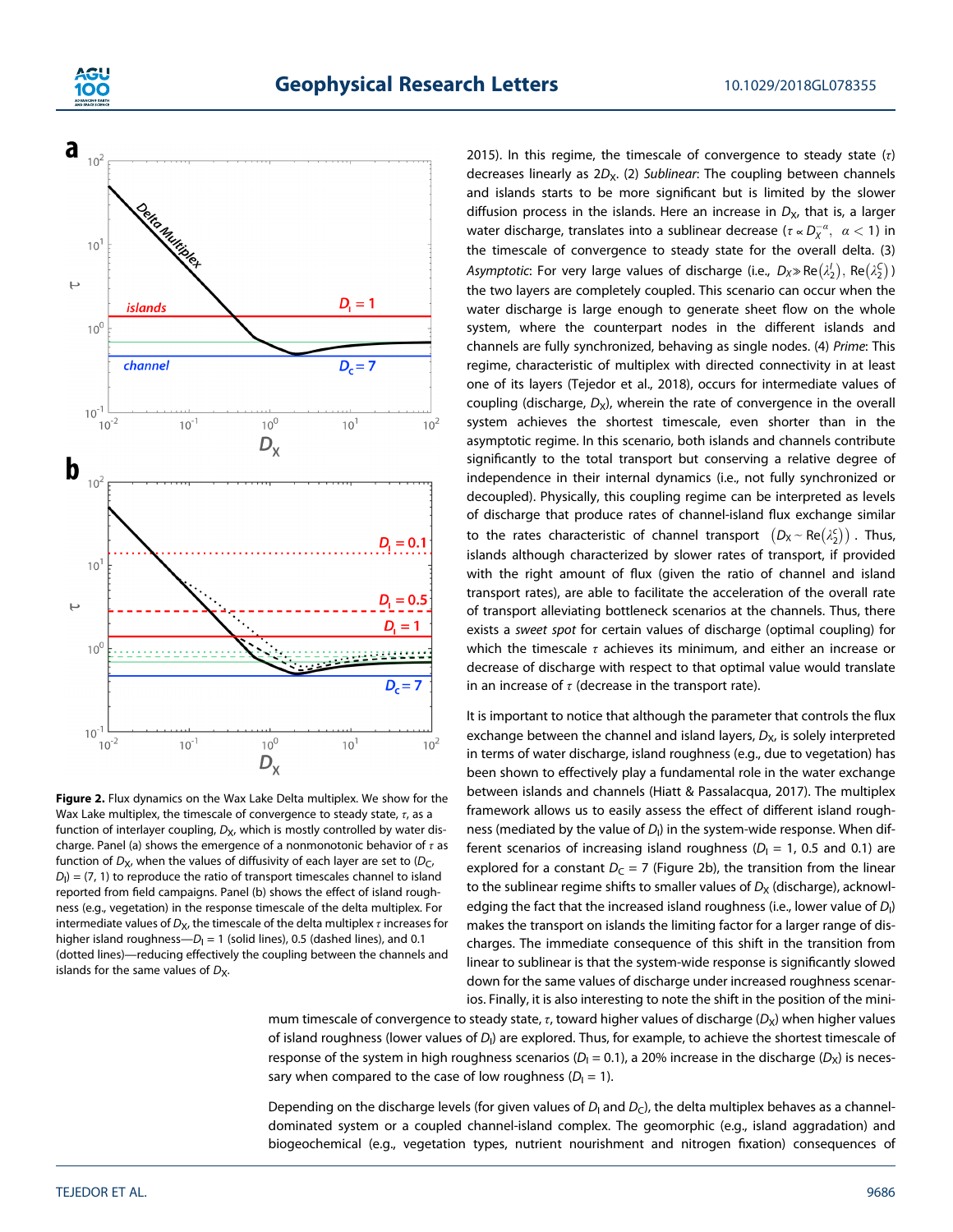

**Figure 3.** The timescales associated with discharge Q. (a)  $t_d^Q$  is the timescale associated with the duration of the forcing, that is, the time during which the value of Q is exceeded; (b)  $t_r^Q$  is the time of recurrence of the forcing of magnitude Q; and (c)  $t_S^Q$  is the timescale of response of the channel-island delta system (see Figure 2) when both layers are coupled by a discharge level Q.

operating in one or the other scenario are apparent. However, to fully evaluate the overall system behavior, there are three relevant timescales associated with a discharge Q (Figure 3) that should be taken into consideration:  $t_d^Q$  is the timescale associated with the duration of the forcing, that is, the time during which the value of Q is exceeded;  $t_r^Q$  is the time of recurrence of the forcing of magnitude Q; and  $t_\mathcal{S}^Q$  is the timescale of response of the channel-island delta system when both layers are coupled by a discharge level Q. The multiplex framework allows to put into perspective these three timescales. Thus, the delta as a whole would be efficient in redistributing sediments and nutrients, (i.e., it behaves as a channel-island complex), if  $t_S^Q \leq t_d^Q$ , that is, the time of response of the system is comparable with the duration of the forcing. Thus, a deltaic system is resilient, that is, it exhibits aggradation rates that are fast enough to selfmaintain the delta and the ecosystem services that it provides, if its overall delta connectivity has evolved to a state wherein the prime regime of transport: (1) emerges for water discharge Q (interlayer coupling) values with a recurrence time  $t_r^Q$  that is short enough to allow periodic redistribution of fluxes at the delta scale and (2) characterized by small values of  $t_{\varsigma}^{Q}$  (i.e., comparable in magnitude with the timescale of the transport in the channels).

### 5. Conclusions and Perspectives

To investigate transport properties of multiprocess multiscale connected systems, we introduce the framework of multilayer networks which allows to quantify properties of the system as a whole, not accessible by studying each system separately. We illustrate this framework by examining the flux dynamics in a river delta system, where channelized (within the channel network) and overland (on the islands) flows are considered. We represent the delta system as a two-layer multiplex, wherein each layer consists of the same number of nodes, but the connectivity among them is different and representative of each process. The degree of coupling among layers denotes the flux exchange in between the two transport processes, and in this study is driven by the discharge level, although a strong control is also exerted by the relative roughness of the islands (e.g., vegetation). To illustrate the potential of this framework, we investigate the timescale of convergence to the steady state flux distribution for different degrees of coupling, revealing the existence of four different regimes: linear, sublinear, prime, and asymptotic. We highlight that the prime regime, where the timescale of convergence to steady state achieves its smallest value, occurs for intermediate values of coupling, that is, not extreme values of discharge, where the redistribution of sediment and nutrients is the fastest across the delta top, enhancing the overall system aggradation and nourishment.

The application of this framework to specific systems in a more detailed manner opens up interesting research questions such as (1) what is the return period of the discharge that corresponds to the optimal coupling (1-year event, 10-year event, etc.) and how does it affect the evolution of those systems and their resilience to extreme events, (2) what specific locations of a delta might amplify across-process connectivity critically affecting the overall system transport timescales; and (3) how is the system transport timescale dependent on including more or less refined specification of across-process connectivity? For instance, by accounting for vegetation, topography, etc., more layers can be included, with islands of similar characteristics (i.e., islands that can be modeled by a similar diffusion coefficient) grouped in the same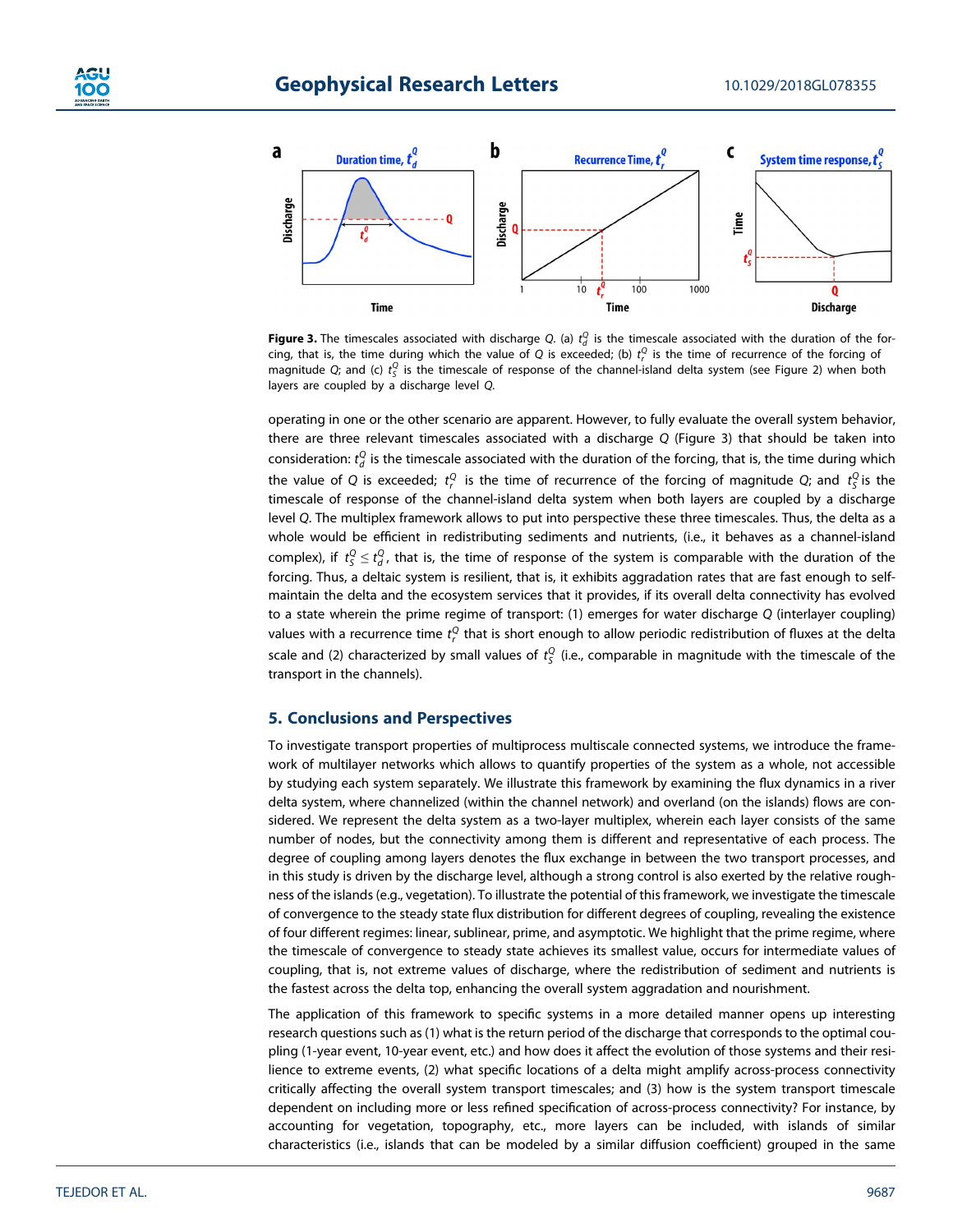layer. Finally, we want to emphasize the broad applicability of this framework to diverse fields in the geosciences where multiprocess multiscale interactions dictate the overall system behavior. Examples include flux transport taking into account surface-subsurface exchange (Sawyer et al., 2015), integrated wetland and river systems (Hansen et al., 2018), interaction types among species in ecological systems (Pilosof et al., 2017), and climate networks (Donges et al., 2011).

#### **Acknowledaments**

This work is part of the International BF-DELTAS project on "Catalyzing action towards sustainability of deltaic systems" funded by the Belmont Forum (NSF grant EAR-1342944), the LIFE (Linked Institutions for Future Earth, NSF grant EAR-1242458) and NSF Grant EAR-1811909. Partial support is also acknowledged from the Water Sustainability and Climate Program (NSF grant EAR-1209402). A. T. acknowledges financial support from the National Center for Earth-surface Dynamics 2 postdoctoral fellowship (NSF grant EAR-1246761). Y. M. acknowledges partial support from the Government of Aragón, Spain, through grant E36-17R, and by MINECO and FEDER funds (grant FIS2017-87519-P). P. P. acknowledges support from the NSF grants: CAREER/EAR-1350336, OCE-16002222, and EAR-1719670. The data in our article is provided in the supporting information.

#### References

Barbier, E. B., Hacker, S. D., Kennedy, C., Koch, E. W., Stier, A. C., & Silliman, B. R. (2011). The value of estuarine and coastal ecosystem services. Ecological Monographs, 81(2), 169–193.

Blum, M. D., & Roberts, H. H. (2009). Drowning of the Mississippi Delta due to insufficient sediment supply and global sea-level rise. Nature Geoscience, 2(7), 488–491.<https://doi.org/10.1038/ngeo553>

Boccaletti, S., Bianconi, G., Criado, R., del Genio, C. I., Gómez-Gardeñes, J., Romance, M., et al. (2014). The structure and dynamics of multilayer networks. Physics Reports, 544(1), 1–122.<https://doi.org/10.1016/j.physrep.2014.07.001>

Brondizio, E. S., Foufoula-Georgiou, E., Szabo, S., Vogt, N., Sebesvari, Z., Renaud, F. G., et al. (2016). Catalyzing action towards the sustainability of deltas. Current Opinion in Environmental Sustainability, 19, 182–194.

Cohen, J., Small, C., Mellinger, A., Gallup, J., & Sachs, J. (1997). Estimates of coastal populations. Science, 278(5341), 1209–1213.

Cozzo, E., Baños, R. A., Meloni, S., & Moreno, Y. (2013). Contact-based social contagion in multiplex networks. Physical Review E, 88(5), 050801. <https://doi.org/10.1103/PhysRevE.88.050801>

De Domenico, M., Sole-Ribalta, A., Cozzo, E., Kivela, M., Moreno, Y., Porter, M. A., et al. (2013). Mathematical formulation of multilayer networks. Physical Review X, 3(4), 041022.

De Domenico, M., Solé-Ribalta, A., Gómez, S., & Arenas, A. (2014). Navigability of interconnected networks under random failures. Proceedings of the National Academy of Sciences, 111(23), 8351–8356.<https://doi.org/10.1073/pnas.1318469111>

Donges, J. F., Schultz, H. C. H., Marwan, N., Zou, Y., & Kurths, J. (2011). Investigating the topology of interacting networks. The European Physical Journal B, 84(4), 635–651.<https://doi.org/10.1140/epjb/e2011-10795-8>

Edmonds, D. A., Paola, C., Hoyal, D. C. J. D., & Sheets, B. A. (2011). Quantitative metrics that describe river deltas and their channel networks. Journal of Geophysical Research, 116, F04022.<https://doi.org/10.1029/2010JF001955>

Ericson, J. P., Vörösmarty, C. J., Dingman, S. L., Ward, L. G., & Meybeck, M. (2006). Effective sea-level rise and deltas: Causes of change and human dimension implications. Global and Planetary Change, 50(1-2), 63–82. [https://doi.org/10.1016/j.gloplacha.](https://doi.org/10.1016/j.gloplacha.2005.07.004) [2005.07.004](https://doi.org/10.1016/j.gloplacha.2005.07.004)

Gilbert, G. (1885). The Topographic Features of Lake Shores, US Geological Survey Annual Report. Washington, DC: Department of Interior. Giosan, L., Syvitski, J., Constantinescu, S., & Day, J. (2014). Climate change: Protect the world's deltas. Nature, 516(7529), 31-33. [https://doi.](https://doi.org/10.1038/516031a) [org/10.1038/516031a](https://doi.org/10.1038/516031a)

Gómez, S., Diaz-Guilera, A., Gómez-Gardeñes, J., Perez-Vicente, C. J., Moreno, Y., & Arenas, A. (2013). Diffusion dynamics on multiplex networks. Physical Review Letters, 110(2), 028701.<https://doi.org/10.1103/PhysRevLett.110.028701>

Goodwell, A. E., & Kumar, P. (2017). Temporal information partitioning: Characterizing synergy, uniqueness, and redundancy in interacting environmental variables. Water Resources Research, 53, 5920–5942.

Hansen, A. T., Dolph, C. L., Foufoula-Georgiou, E., & Finlay, J. C. (2018). Contribution of wetlands to nitrate removal at the watershed scale. Nature Geosciene, 11(2), 127–132.<https://doi.org/10.1038/s41561-017-0056-6>

Heckmann, T., Schwanghart, W., & Phillips, J. D. (2015). Graph theory—Recent developments of its application in geomorphology. Geomorphology, 243, 130–146.<https://doi.org/10.1016/j.geomorph.2014.12.024>

Hiatt, M., Castañeda-Moya, E., Twilley, R., Hodges, B. R., & Passalacqua, P. (2018). Channel-island connectivity affects water exposure time distributions in a coastal river delta. Water Resources Research, 54(3), 2212–2232.<https://doi.org/10.1002/2017WR021289>

Hiatt, M., & Passalacqua, P. (2015). Hydrological connectivity in river deltas: The first-order importance of channel-island exchange. Water Resources Research, 51(4), 2264–2282.<https://doi.org/10.1002/2014WR016149>

Hiatt, M., & Passalacqua, P. (2017). What controls the transition from confined to unconfined flow? Analysis of hydraulics in a coastal river delta. Journal of Hydraulic Engineering, 143(6), 03117003. [https://doi.org/10.1061/\(ASCE\)HY.1943-7900.0001309](https://doi.org/10.1061/(ASCE)HY.1943-7900.0001309)

Hoanh, C., Szuster, B., Suan-Pheng, K., Ismail, A., & Noble, A. (Eds.) (2010). Tropical Deltas and Coastal Zones: Food Production, Communities and Environment at the Land-Water Interface (p. 496). Wallingford, UK: CAB Int.

Kivelä, M., Arenas, A., Barthelemy, M., Gleeson, J. P., Moreno, Y., & Porter, M. A. (2014). Multilayer networks. Journal of Complex Networks, 2(3), 203–271.<https://doi.org/10.1093/comnet/cnu016>

Larsen, L. G., & Harvey, J. W. (2010). How vegetation and sediment transport feedbacks drive landscape change in the Everglades and wetlands worldwide. The American Naturalist, 176(3), E66–E79.<https://doi.org/10.1086/655215>

Lodato, I., Boccaletti, S., & Latora, V. (2007). Synchronization properties of network motifs. Europhysics Letters, 78, 28,001.

Masuda, N., Porter, M. A., & Lambiotte, R. (2017). Random walks and diffusion on networks. Physics Reports, 716-717, 1–58. [https://doi.org/](https://doi.org/10.1016/j.physrep.2017.07.007) [10.1016/j.physrep.2017.07.007](https://doi.org/10.1016/j.physrep.2017.07.007)

Morisawa, M. (1985). Topologic properties of delta distributary networks. In M. J. Woldenberg (Ed.), Models in Geomorphology (pp. 239–268). St. Leonards, NSW, Australia: Allen and Unwin.

Mucha, P. J., Richardson, T., Macon, K., Porter, M. A., & Onnela, J.-P. (2010). Community structure in time-dependent, multiscale, and multiplex networks. Science, 328(5980), 876–878.<https://doi.org/10.1126/science.1184819>

Nardin, W., & Edmonds, D. A. (2014). Optimum vegetation height and density for inorganic sedimentation in deltaic marshes. Nature Geoscience, 7(10), 722–726.<https://doi.org/10.1038/ngeo2233>

Newman, M. E. J. (2010). Networks: An introduction. New York: Oxford University Press. [https://doi.org/10.1093/acprof:oso/](https://doi.org/10.1093/acprof:oso/9780199206650.001.0001) [9780199206650.001.0001](https://doi.org/10.1093/acprof:oso/9780199206650.001.0001)

Norris, J. R. (1997). Markov chains. Cambridge, UK: Cambridge University Press.<https://doi.org/10.1017/CBO9780511810633> Paola, C., Twilley, R. R., Edmonds, D. A., Kim, W., Mohrig, D., Parker, G., et al. (2011). Natural processes in Delta restoration: Application to the

Mississippi Delta. Annual Review of Marine Science, 3(1), 67–91.<https://doi.org/10.1146/annurev-marine-120709-142856> Passalacqua, P. (2017). The Delta Connectome: A network-based framework for studying connectivity in river deltas. Geomorphology, 277, 50–62.<https://doi.org/10.1016/j.geomorph.2016.04.001>

Phillips, J. D., Schwanghart, W., & Heckmann, T. (2015). Graph theory in the geosciences. Earth-Science Reviews, 143, 147-160.